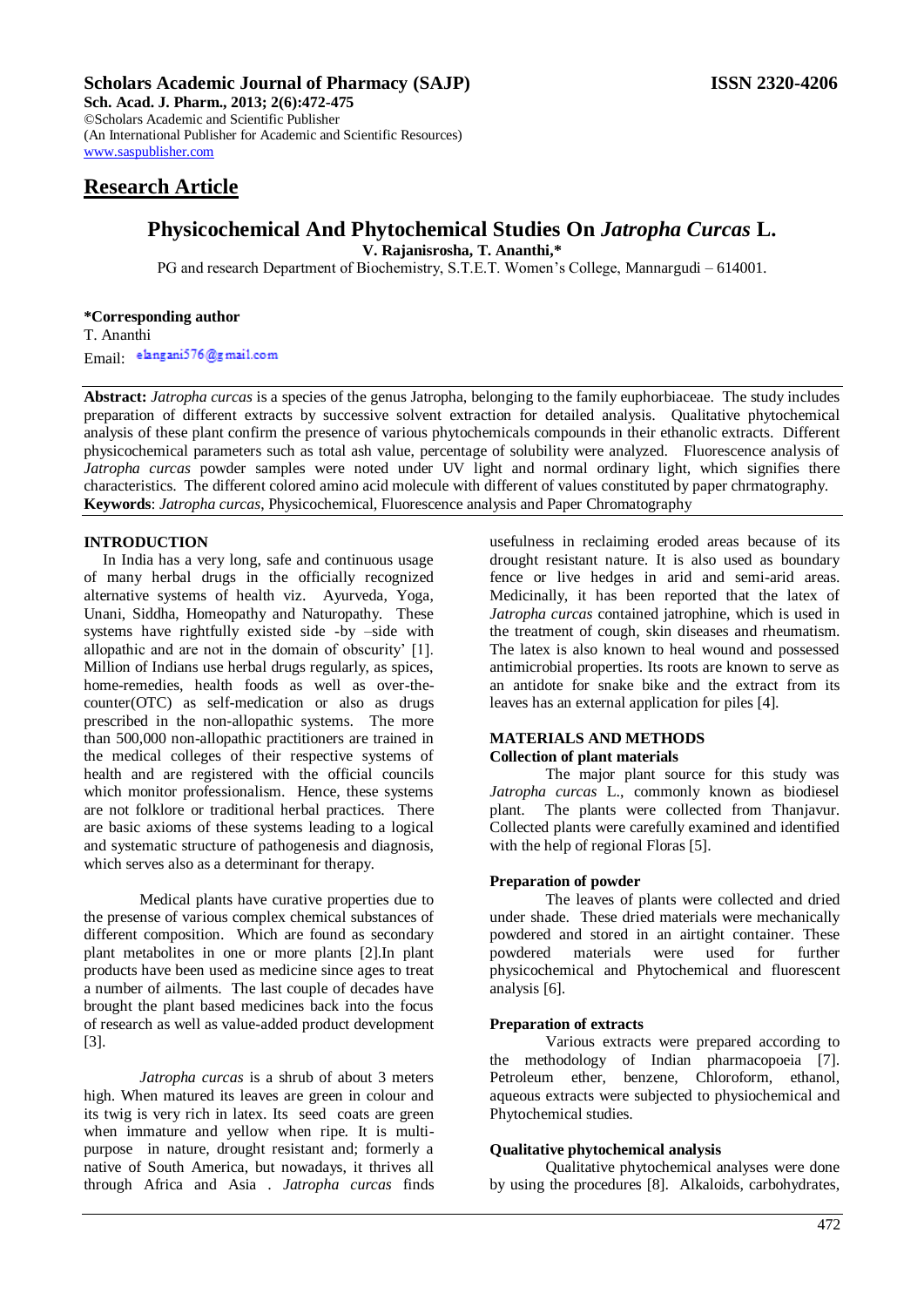tannins and phenols, flavonoids, gums and mucilages, phytosterol, proteins and amino acids, fixed oils, fats, volatile oil and saponins were qualitatively analysed. Amino acid was determined by using the method of chromatographic technique.

#### **Physicochemical Analysis**

The coarse powder of leaves *Jatropha curcas* Linn was subjected to various physicochemical studies for determination of ash values like total ash, ash insoluble, water soluble ash value. Extractive value and also fluorescence properties of the plant was determined [9].

### **Determination of Amino Acids by Chromatograpic Technique**

5 g of fresh plant leaf material of the same size and age from  $4<sup>th</sup>$  node from the apex in all the cultivars and types were crushed with 10ml of alcohol and hydrochloric acid mixture (99:1) in a glass mortar. 30ml of chloroform was added and a separating funnel and centrifuged to remove debris. The supernatant was used for spotting.

#### **RESULTS AND DISCUSSION**

The result of qualitative and qualitative analysis of *Jatropha curcas* extract have been presented and discussed here.

The plants yield higher amount of extract in water solvent than ethanol solvent. The results were presented in Table.1.

Extract behaviour of this plant exhibited various responses in colour consistency and odour. (Table.2)

Qualitative phytochemical screening of Carbohydrates, Alkaloids, steroids, Tannins and Phenols, Saponins, Fixed oils & Fats, Gums and Mucilage, Proteins, Flavonoids and Volatile oils from the aqueous and ethanolic extracts of *Jatropha curcas*. All the phytochemical compounds were higher in ethanolic extracts that aqueous extracts (Table.3).

The ash behaviour of *Jatropha curcas* has various values such as total content was 29%. Acid insoluble was higher (79%) than other solubility results (Table.4).

UV light fluorescence behaviour was vary from one solvent to antother solvent. The plant powder colour dark green was changed into light yellow colour in powder with 50% HNO3 and dark yellow in powder with NaOH in Water (Table.5).

Normal light fluorescence behaviour was differ from the effect of different chemical reagents (Table.6)

Fresh leaves containing amino acids were screened through the paper chromatography, which consists of Glycine, Proline, Valine and Pheynylalanine (Table.7).

|  | S.No | Name of the<br>material | Yielding percentage of solvent $(w/w)\%$ |                        |  |
|--|------|-------------------------|------------------------------------------|------------------------|--|
|  |      |                         | <b>Aqueous Extract</b>                   | <b>Ethanol Extract</b> |  |
|  |      | Plant material          | 6.3                                      | 5.8                    |  |

**Table-1 The extractive values of** *Jopha curcas L***. Leaves.**

|--|

| S.N | Name of the   | Solvent | <b>Behaviour of the Extract</b> |                    |       |
|-----|---------------|---------|---------------------------------|--------------------|-------|
| 0.  | <b>Sample</b> |         | <b>Colour</b>                   | <b>Consistency</b> | Odour |
|     |               | Aqueous | Brown                           | Waterv             | Leafv |
|     | ∟eaf          | Ethanol | Green                           | Pasty              | Foul  |

#### **Table:3: Qualitative phytochemical screening of** *Jatropha curcas*

|      |                      | <b>Status of the substances</b> |                                    |  |
|------|----------------------|---------------------------------|------------------------------------|--|
| S.No | Name of the compound | <b>Aqueous Extract</b>          | <b>Ethanolic</b><br><b>Extract</b> |  |
| 1.   | Carbohydrates        | $^{+}$                          |                                    |  |
| 2.   | Alkaloids            |                                 | $^+$                               |  |
| 3.   | <b>Steroids</b>      | $^{+}$                          |                                    |  |
| 4    | Tannins and phenols  |                                 |                                    |  |
| 5    | Saponis              | $+$                             | $\div$                             |  |
| 6    | Fixed oils & Fats    | $^{+}$                          |                                    |  |
|      | Gums & Mucliage      | $^{+}$                          | $^+$                               |  |
| 8    | Proteins             | $+$                             | $^{+}$                             |  |
| 9    | Flavonoids           | $^{+}$                          | $^{+}$                             |  |
| 10   | <b>Volatile Oils</b> |                                 |                                    |  |

+ indiacates presence whereas – indicates absence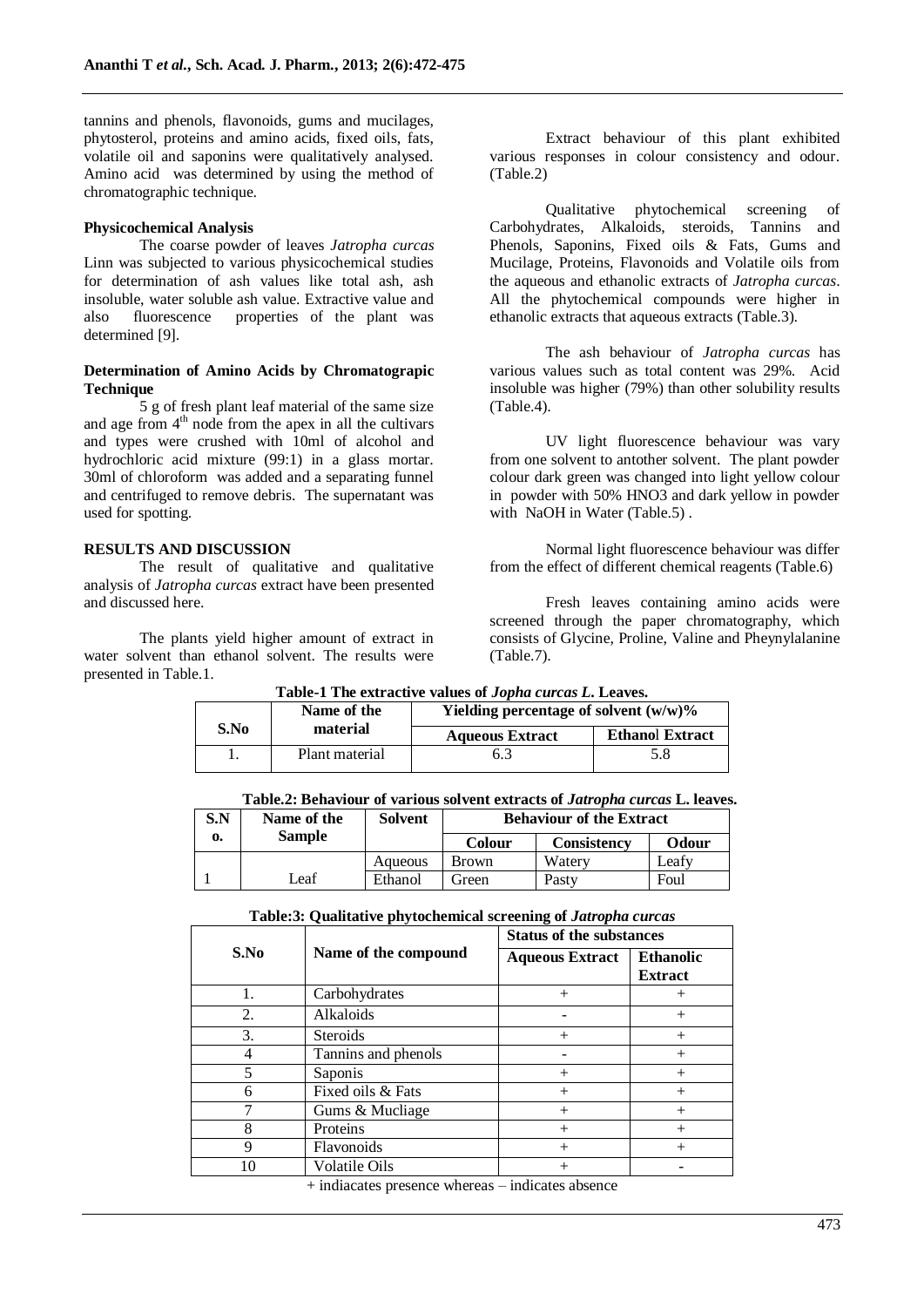| S.No | <b>Parameters</b>        | <b>Percentage Values</b><br>of plant |
|------|--------------------------|--------------------------------------|
|      | Total ash value          | 29%                                  |
|      | Acid insoluble ash value | 21%                                  |
|      | Acid soluble value       | 79%                                  |
|      | Solubility % in alcohol  | 42%                                  |
|      | Solubility % in water    | 28%                                  |

#### **Table.4Analytical ash values of** *Jatropha curcas* **L**.

# **Table-5 Fluorescence behaviour of powder samples of** *Jatropha curcas*

| S.No | Powder with chemical substances | colour       |
|------|---------------------------------|--------------|
|      | Powder as such                  | Dark green   |
|      | Powder $+50\%$ HNO3             | Light yellow |
| 3.   | $Power + IN HCL$                | Pale green   |
|      | Powder $+$ In Na OH in water    | Dark yellow  |
|      | Powder $+$ in NaOH in Alcohol   | Dark Green   |

# **Table.6: Behaviour of** *Jatropha curcas* **L. powdered samples treatment with different chemical reagents**

| S.No | <b>Powder with chemical substances</b> | colour         |
|------|----------------------------------------|----------------|
|      | Powder + Conc. $H_2SO_4$               | <b>Black</b>   |
| 2    | Powder $+$ Conc. HC1                   | Greenish black |
| 3    | Powder + Conc. $HNO3$                  | Light yellow   |
| 4    | Powder + Acetic Acid                   | Light green    |
| 5    | Powder $+10$ NaoH                      | Light green    |
| 6    | Powder $+$ in HCI                      | Greenish black |
| 7    | Powder $+$ Iodine solution             | Light yellow   |
| 8    | Powder $+$ Ferric chloride solution    | Reddish black  |

# **Table-7: Amino acids profiles of** *Jatropha curcas* **L.by using Paper chromatography**

| S.No | Name of the Amino acids | <b>RF</b> Values |
|------|-------------------------|------------------|
|      | Glycine                 | 0.170            |
| ۷.   | Proline                 | 0.30             |
| 3.   | Valine                  | 0.36             |
|      | Phynylalanine           | 0.59             |

*Jatropha curcas* L. contains different secondary metabolites (phytochemicals) with biological activity that can be of medicinal values. The qualitative phytochemical analysis of the leaves extracts indicates the presence of saponins, terpenoids and alkaloids in small concentration; the presence of alkaloids in moderately high concentration; the presence of steroids in very high concentration; while tannins and phenols are absent. Saponins are known to produce inhibitory effect on inflammation. They also have the property of precipitating and coagulating red blood cells. Other characteristics of saponins include formation of foams in aqueous solutions, hemolytic activity, cholesterol binding properties and bitterness [10, 11]. Steroids have been reported to have antibacterial properties and they are very important compounds especially due to their relationship with compounds such as sex hormones [12]. Alkaloids have been associated with medicinal uses for centuries and one of their common biological properties is their cytotoxicity [13]. Thus, based on the

detected phytochemicals, *Jatropha curcas* L. may has various medicinal values.

#### **CONCLUSION**

The present studies revealed that these leaves may lend credence to its use for therapeutic potentials claimed by traditional medicine practitioners which includes anti inflammatory, anti pyretic and analgesic activityt. As a result, several types of drugs could be produced from these plants as antidote and antibiotic drugs. The biotic agents contents in the leaves show medicinal values to man and edible as fodder to piggery.

### **REFERENCES**

1. Venkat subramanian K, Steva Thomas P, Ganapaty S; Pharmacognostical Studies on leaves of *Atlantia monophylla*. Indian Journal of nature products, 2002; 18(1) : 27-29.